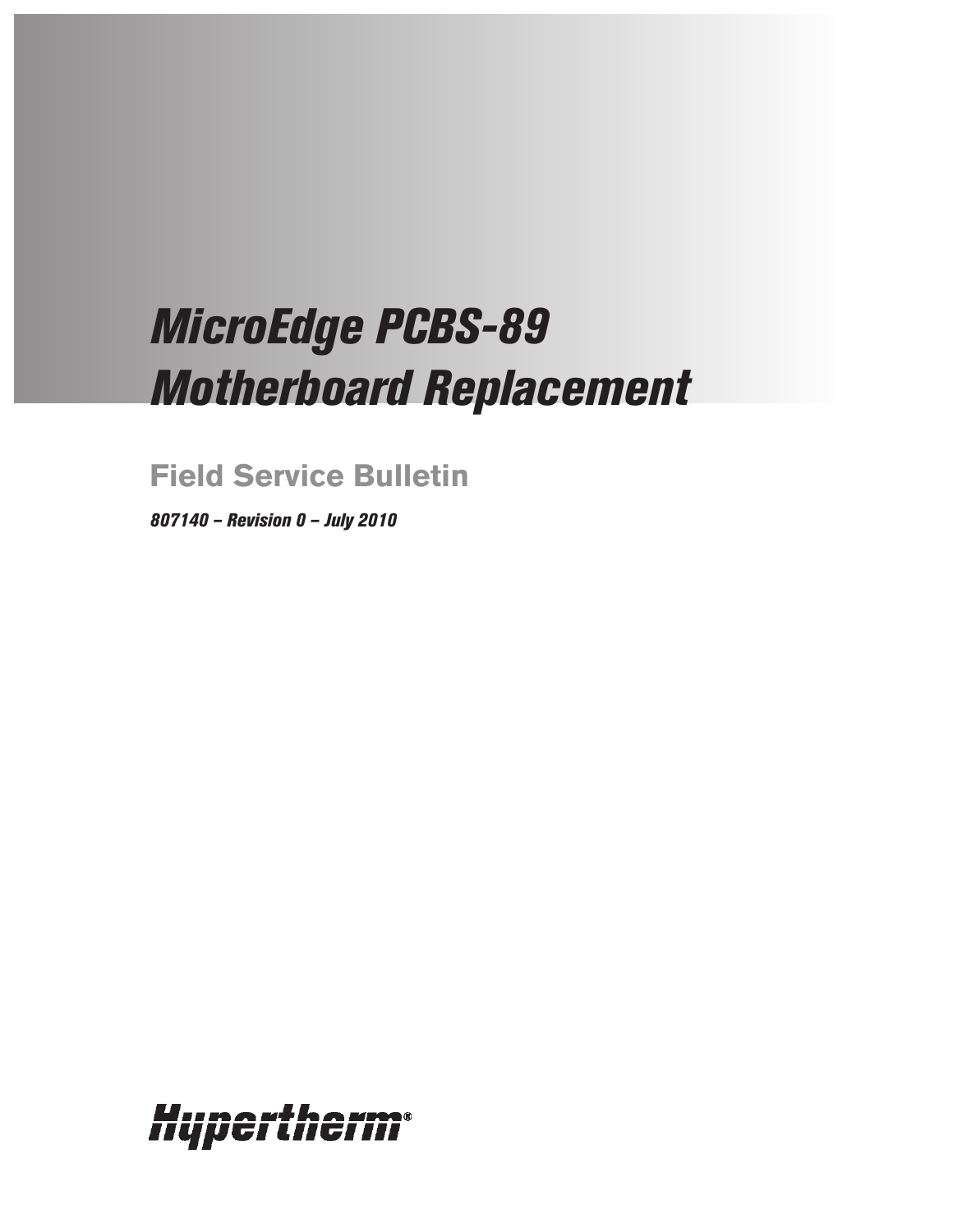

# **Introduction**

#### **Purpose**

This FSB describes the steps for replacing the PCBS-89 motherboard with the PCBS-0124 motherboard in the MicroEdge CNC.

### **Materials and tools**

No. 2 Phillips screwdriver

#### **Kit 228419 contents**

| <b>Part number</b> | <b>Description</b>                             | Qty |
|--------------------|------------------------------------------------|-----|
| PCBS-0124          | PCB: Motherboard                               |     |
| CABL-0277          | Cable: 20C/24C Motherboard power 10"           |     |
| CABL-0281          | Cable: PS ON, 10.5", MicroEdge                 |     |
| 807140             | FSB: MicroEdge PCBS-89 Motherboard Replacement |     |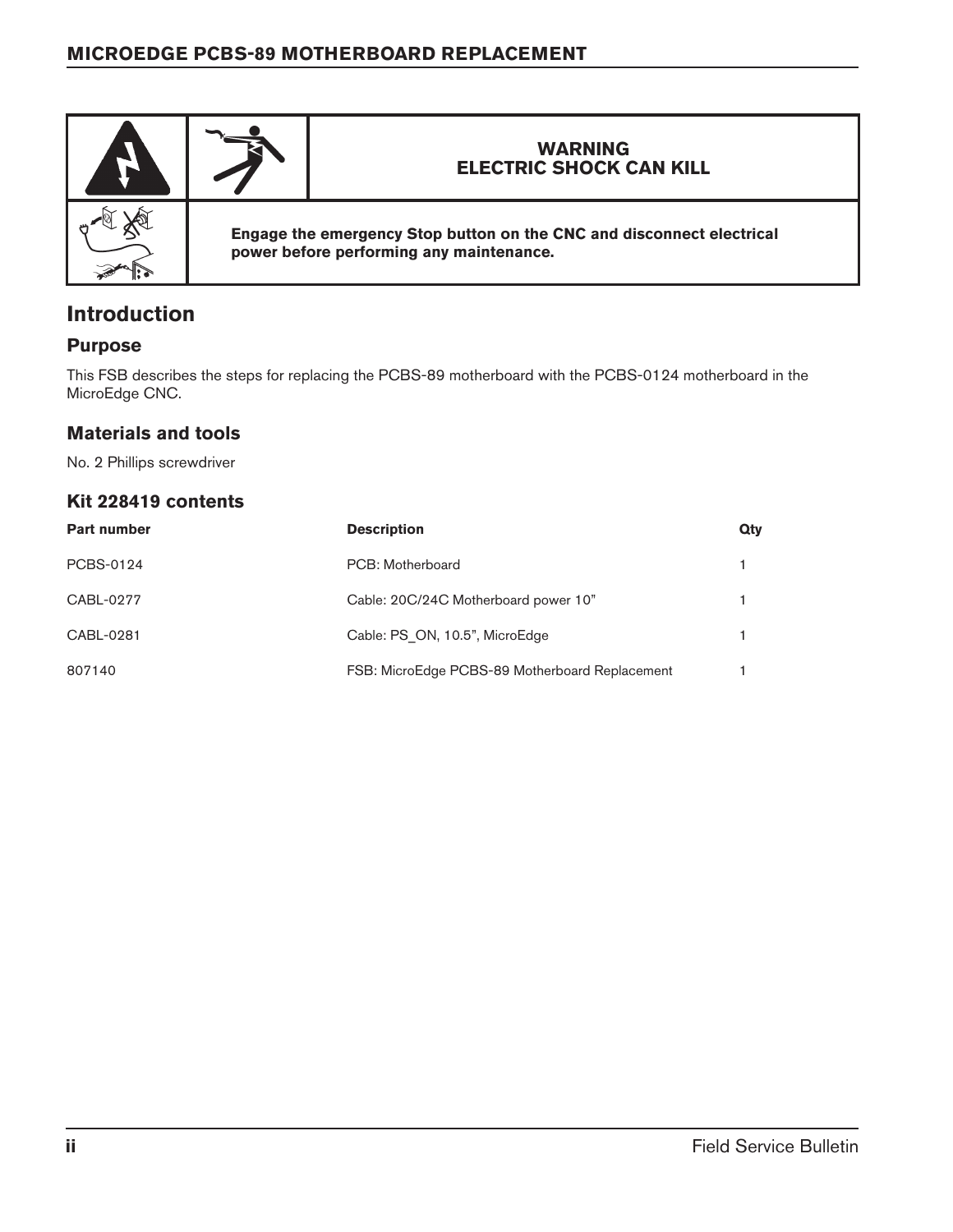# **Remove the motherboard**

Before you begin to remove the motherboard, take careful notes about the position and orientation of all cables as you disconnect them.

- 1. To open the front panel, remove the screws that secure the cover and remove it.
- 2. Unplug the cables on the motherboard.
- 3. Carefully remove the 512 MB DRAM module and set it aside so it can be reinstalled on the new motherboard.
- 4. Remove all the hardware that secures the PCBs to the motherboard.
- 5. Unplug cables to the PCBs.
- 6. Slide the PCBs from their connectors on the motherboard.
- 7. Remove the screws that secure the motherboard to the subchassis.
- 8. Lift the motherboard out of the enclosure.

## **Replace the motherboard I/O panel**

This motherboard replacement kit includes a new I/O panel for the motherboard. To replace the I/O panel:

- 1. Remove the motherboard I/O panel from the CNC enclosure.
- 2. Remove the knockouts from the I/O panel as shown in the following illustration.



3. Install the new I/O panel by snapping it in place from inside the enclosure, as shown in the following illustration.

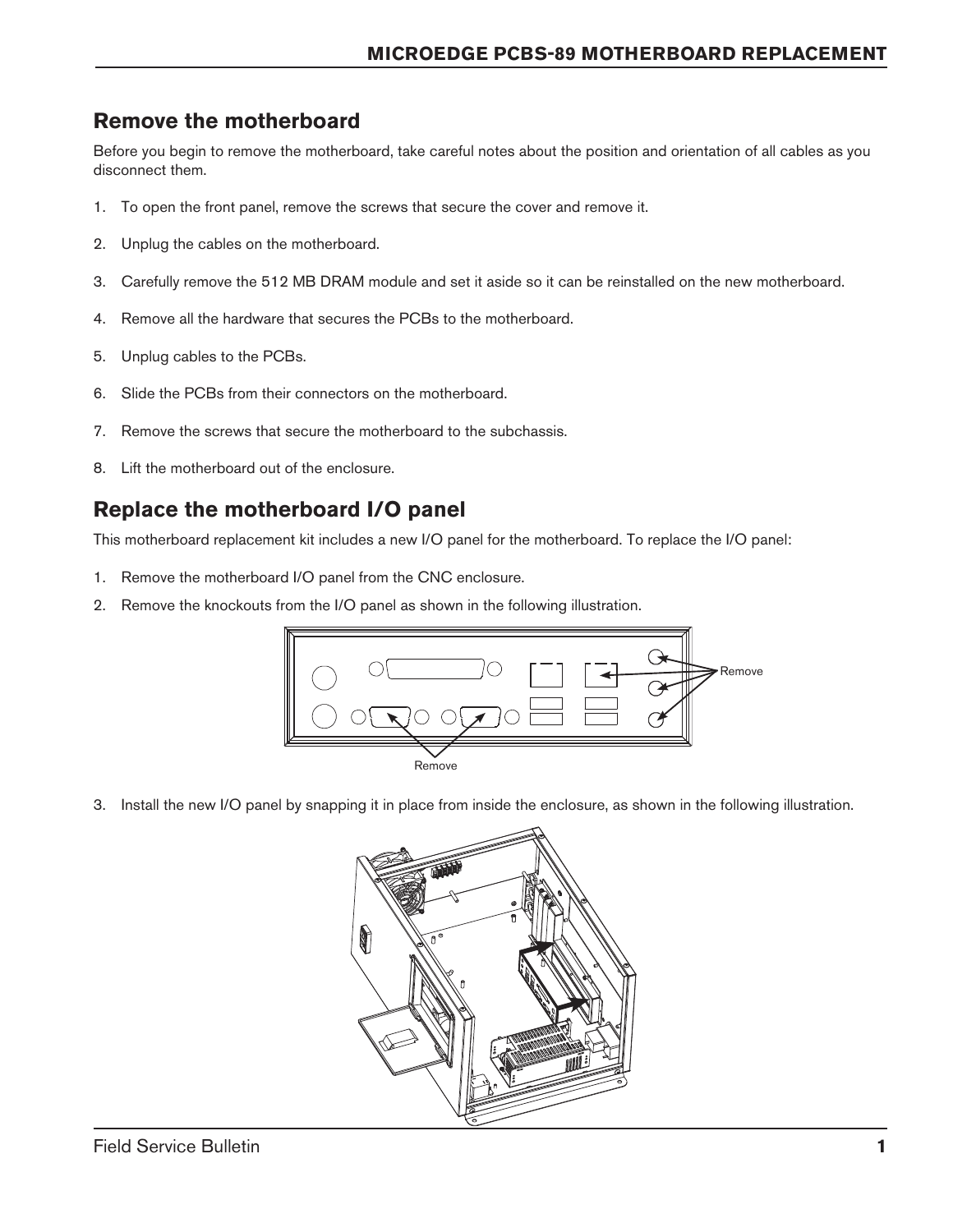# **Install the new motherboard**

- 1. Remove the new motherboard from the packaging.
- 2. Align the mounting holes in the motherboard with the standoffs on the subchassis.
- 3. Refasten the screws to the standoffs.



**Location and orientation of the PS\_ON cable connector in a MicroEdge installation**

- 4. Insert the PCBs into the appropriate slots on the motherboard.
- 5. Reconnect the PCB fasteners and cables you removed earlier.



**PCBS-0124 Motherboard with connectors**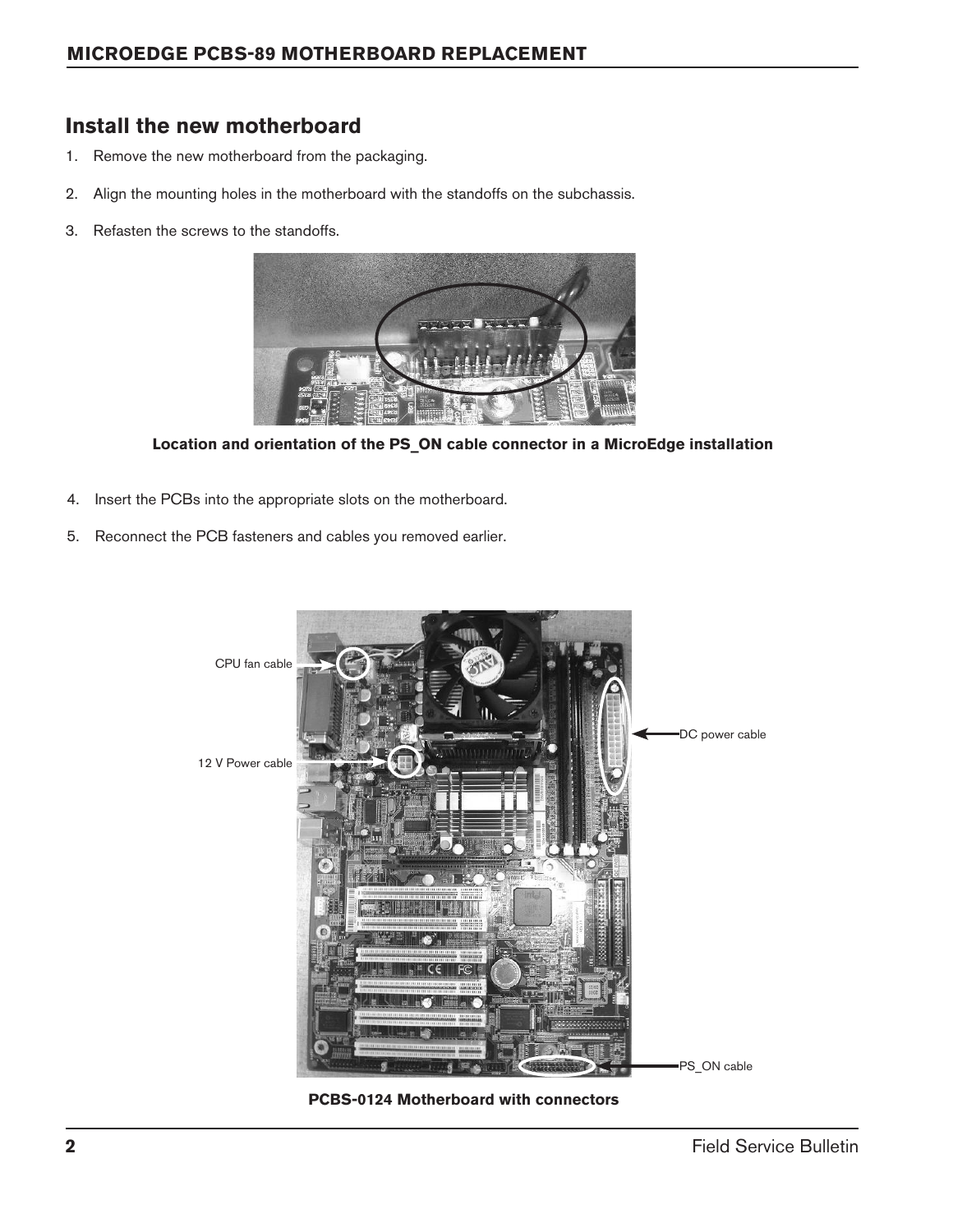

#### **MicroEdge motherboard wiring**

## **Replace cables**

- 1. Connect the DC power cable (CABL-0277) from this kit to the DC power connector on the motherboard.
- 2. Connect the PS\_ON cable (CABL-0281) from this kit to pins 12 and 13, next to the edge of the motherboard on the PS\_ON connector.
- 3. Connect the 12 V power cable that you removed from the old motherboard to the appropriate connector on the new motherboard.
- 4. Install the 512 MB DRAM module that you removed from the old motherboard.